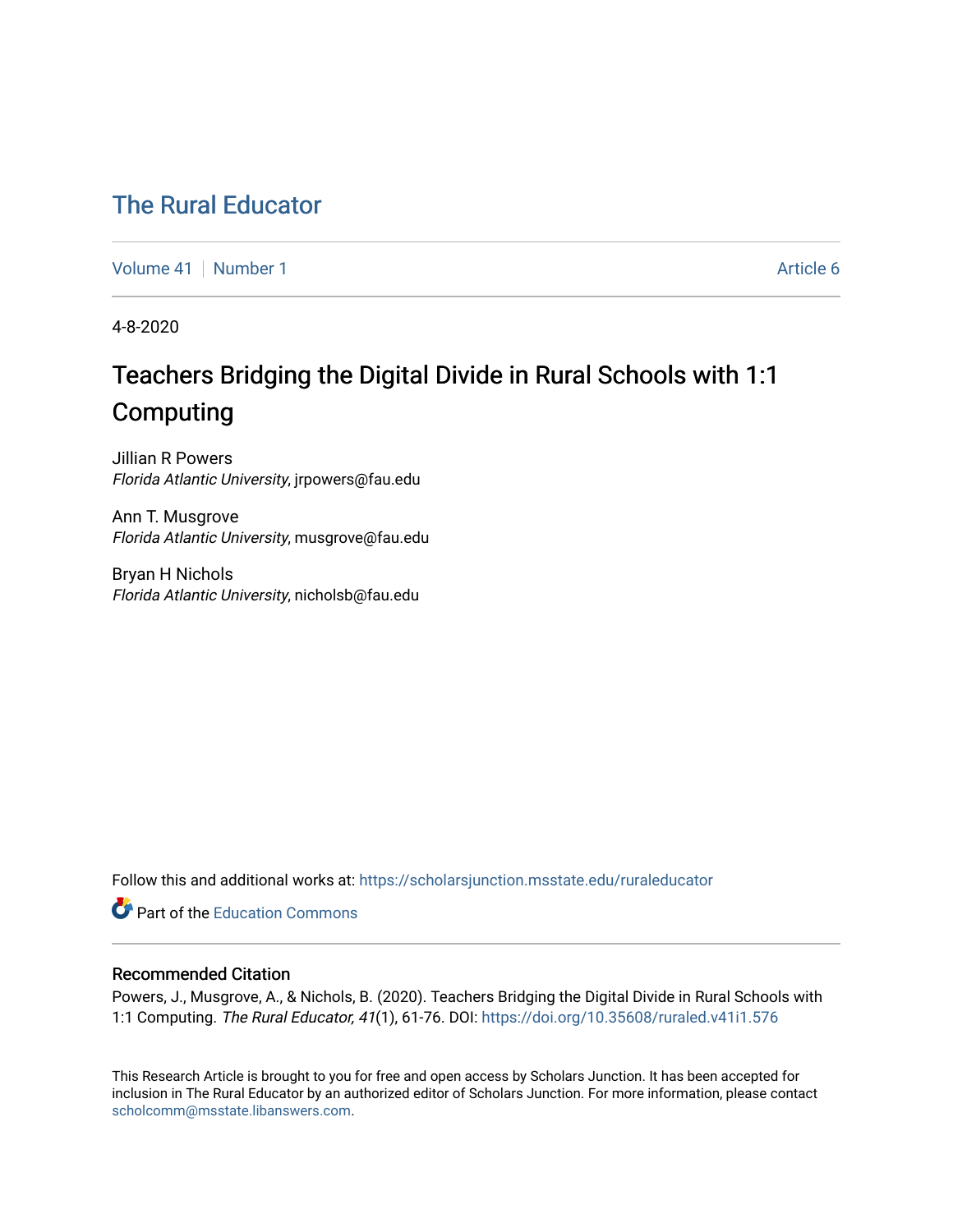## *Research Article*

## **Teachers Bridging the Digital Divide in Rural Schools with 1:1 Computing**

**Jillian R. Powers Ann T. Musgrove Bryan H. Nichols**

*This article shares the findings of a mixed-method study about the implementation of 1:1 computing in a small rural Florida school district. Researchers used multiple regression analyses to examine whether Davis' (1989) Technology Acceptance Model helped explain teachers' adoption of 1:1. The results indicated that the rural teachers' perceived ease of use and perceived usefulness of 1:1 were significant predictors of both whole class and individualized instructions with 1:1. The qualitative phase of the study explored the ways in which the teachers integrated 1:1 into their instructional practices and what factors motivated them to do so. The analysis showed that the teachers used 1:1 largely to foster digital literacy and collaboration as well as to conduct student assessment. Reasons why the teachers integrated 1:1 into instruction, included increasing student engagement, personalizing learning, and facilitating teacher productivity.*

For decades, rural education advocates have argued that rural students represent a forgotten minority (Azano & Stewart, 2015). Teachers in rural school districts have unique challenges, including a high concentration of low socioeconomic status (SES) students living in small and often geographically isolated communities (Azano & Stewart, 2015). Decreased funding and a "digital divide" that exists between rural schools and their suburban and urban counterparts have made it difficult for many rural districts to implement new instructional technologies (Sundeen & Sundeen, 2013). According to a report published by the Pew Research Center, 85% of suburban residents, 85% of urban residents, and 75% of rural residents have access to the Internet (Perrin & Duggan, 2016). Given this disparity in Internet access, children living in rural communities may have fewer opportunities to use digital devices than their urban and suburban counterparts. These shortcomings in technology access may also be exasperated by the lower overall SES of rural school contexts (Dolan, 2016). A study by Hohlfeld, Ritzhaupt, Dawson, and Wilson (2017) found that students in low SES schools used computers significantly more often for drill and practice and for free time. Conversely, the researchers noted that higher SES schools more frequently had students use technology for the development of higher-order thinking skills and analyses (Hohlfeld et al., 2017). These challenges translate into an even greater gap between those who

possess the latest technologies and digital literacy skills, and those who do not.

To address these issues of equity and access, some schools equip each student with a laptop, notebook, or tablet computer for use at school, and in some cases, at-home use (Topper & Lancaster, 2013). A key objective of one-to-one (1:1) computing programs is to increase educational and social equity by providing technology-based instruction to students who may lack access to these tools (Lei & Zhao, 2008). According to Islam and Grönlund (2016) 1:1 computing in schools is expanding globally,

1:1 programs in education are becoming popular worldwide for three main reasons—easy availability and affordable information and communication technologies, increasing demands for adaptation to a networked and shared learning environment that allows access to information from anywhere at any time, and inclusion of ICT in the educational development policy agenda of countries and states. (p. 193)

Creating classrooms that offer 1:1 computing provides teachers with the opportunity to ubiquitously integrate technology into instruction and strengthen the 21<sup>st</sup>-century digital literacy skills that rural students need to excel in a globally connected world.

The purpose of this study was to examine the adoption and usage of 1:1 computing by teachers in a small, rural school district in Florida. The study utilized Davis' (1989) Technology Acceptance Model (TAM) as a theoretical lens to investigate a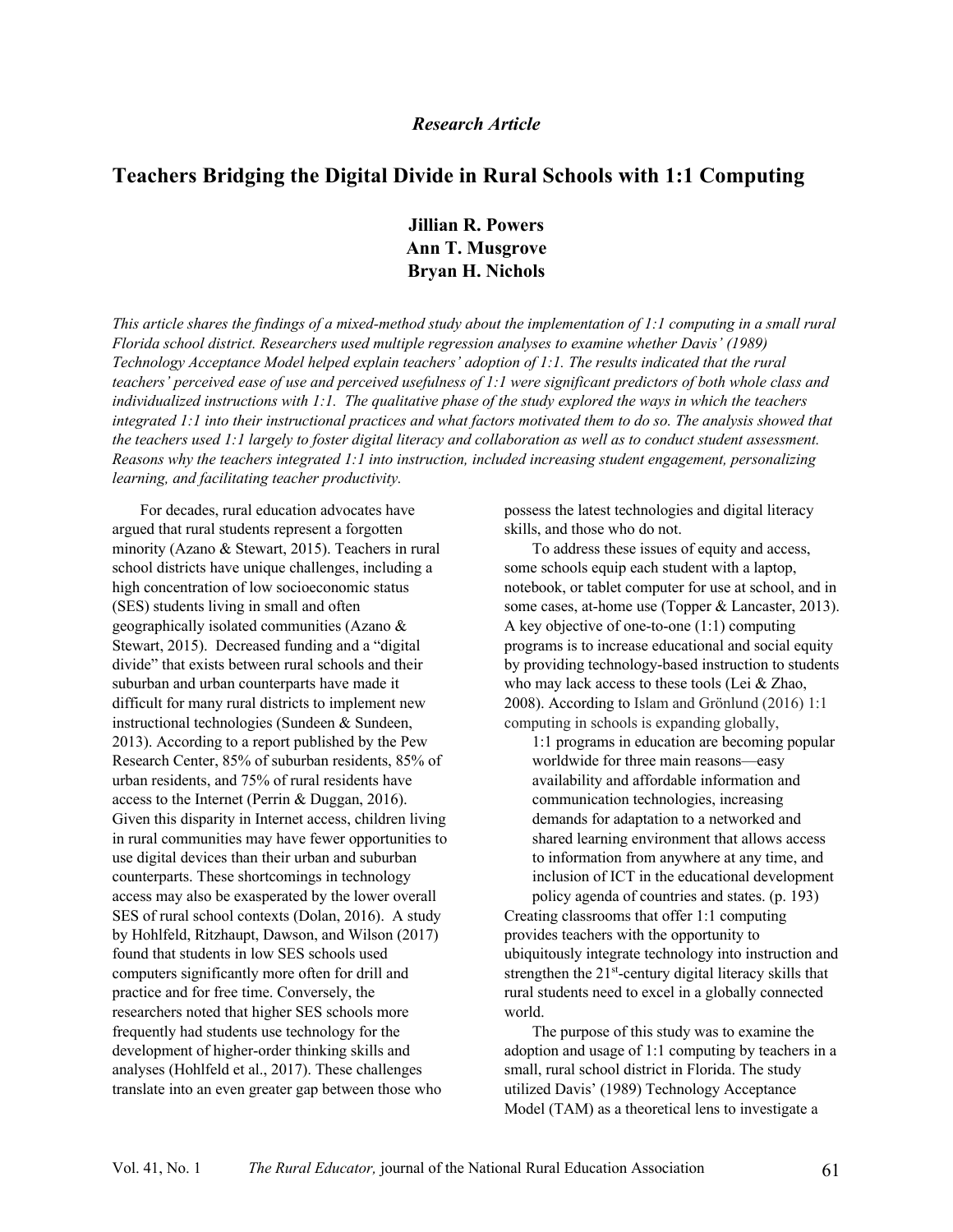newly implemented 1:1 computing initiative. Increasing student access to instructional technology in the classroom has the potential to transform teaching and learning. However, according to Wake (2012), only minimal educational research focuses on rural school contexts and even less focuses specifically on technology use in rural schools. Furthermore, understanding rural teachers' adoption and usage of these technologies in a district that has had the opportunity to implement 1:1 computing can help shed light on the unique educational challenges rural schools face.

## **The Rural District**

Florida has a large rural population that includes 30 rural counties with a population of 713,665 and another 1.1 million people living in the rural areas of Florida's urban counties (Rural Health Information Hub, 2018). The school district that was the setting for this study is in a rural area within the state of Florida and is comprised of a diverse student body. The student population of the district was 47.1% White (n=3,032), 8.1 % Black or African American (n=519), 39.9 % Hispanic/Latino (n=2,568), and 0.9% Asian (n=55) during the 2015–2016 school year (Florida Department of Education, 2015). The local economy is primarily focused on agriculture, and the 2016 average family income was estimated to be \$39,587 annually (City-Data.com, 2018). The 2016 U.S. Census estimates that 31.5% of people in this county between the ages of 18 and 24 years of age do not have a high school diploma.

In 2015, a team of information technology personnel, teachers, and administrators teamed up to form a plan to integrate technology into the school district examined in this study. Prior to the technology initiative, some of the classrooms in the district were equipped with four or five computers, and other classrooms only had access to a computer

lab. The bandwidth and Internet connections were unreliable, and computers were not up-to-date models, resulting in slow performance and frustration for students. The resulting program was called the Digital Classroom Plan which was comprised of five long-term goals:

- 1. To implement Florida Standards-based instruction and integrate technology into the curriculum in every classroom.
- 2. Provide ongoing staff development for implementation and use of technology.
- 3. Increase access to technology for all students.
- 4. Implement 1:1 computers across the district.
- 5. Establish an ongoing process as a means to evaluate the effective implementation of the technology plan.

By the 2016–2017 school year, all middle school and ninth grade high school classes had achieved the goal of 1:1 computer access. The district also piloted 1:1 computing devices in several kindergarten through fifth grade elementary classrooms. Classrooms were equipped with laptops, Chromebooks, iPads, or other types of tablets. In order to help prepare teachers to use 1:1 computing, the district created a summer technology camp dedicated to professional development and the training needed to implement technology in the classroom. The day camp provided teachers with training and with hands-on experience in integrating the technologies that would be available in their classrooms.

#### **Theoretical Framework**

The Technology Acceptance Model (TAM) was employed in this study as a theoretical framework to examine teachers' instructional use of 1:1 computing. Under TAM, two variables, perceived usefulness and perceived ease of use, are postulated to influence one's Behavioral Intention (BI) to use a technology, where that BI influences actual system usage



#### *Figure 1*

Refined technology acceptance model. Adapted from Davis & Venkatesh (1996).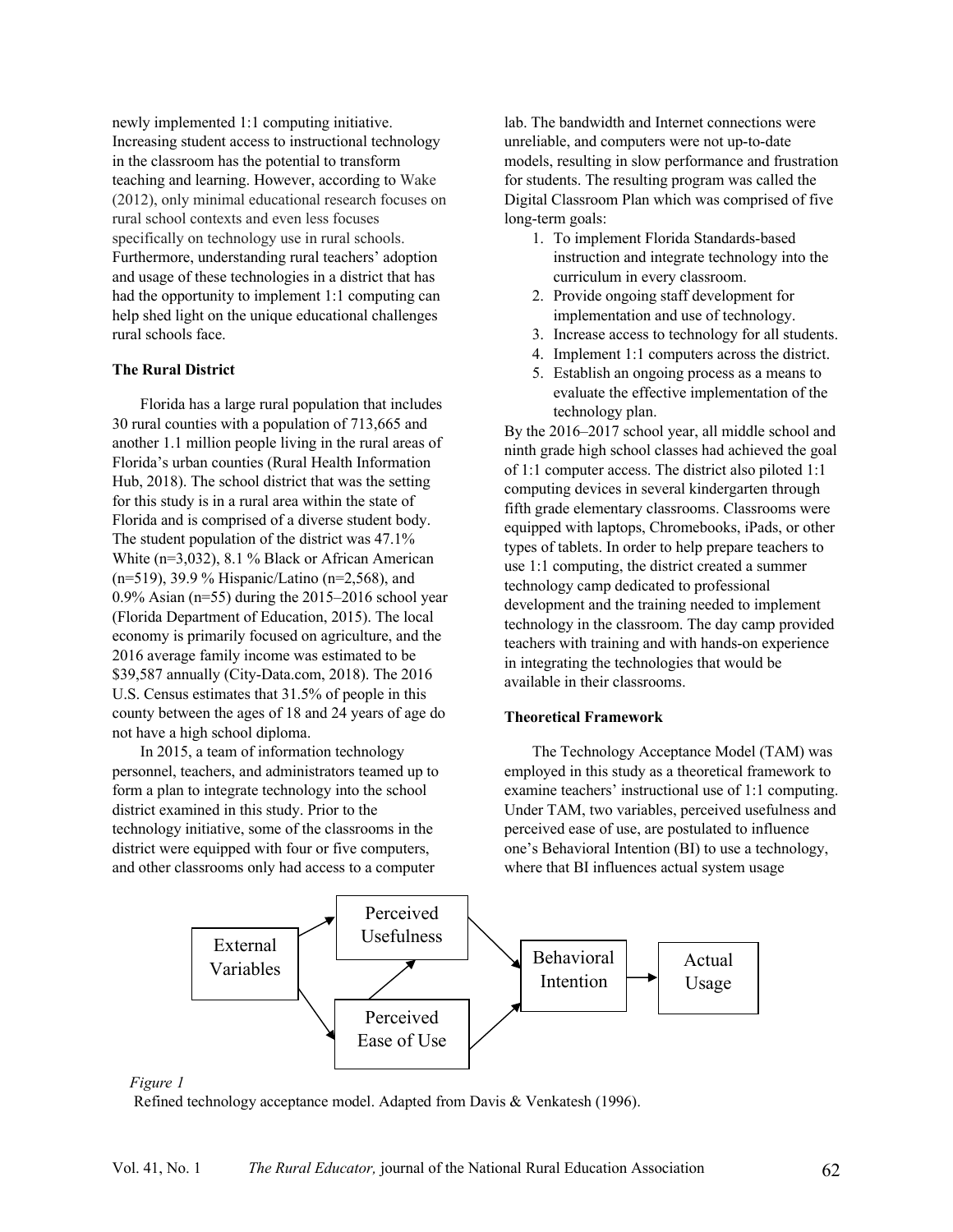(Bogazzi, 2007). Davis (1989) defined PU as "the degree to which a person believes that using a particular system would enhance his or her job performance" and PEOU as "the degree to which a person believes that using a particular system would be free of effort" (p. 320). According to Davis, Bogazzi, and Warshaw (1989), external variables may also influence technology usage. Examples of external variables that may influence technology adoption include user support, training, and educational programs (Davis et al., 1989). The TAM model was depicted by Davis and Venkatesh (1996) as shown in Figure 1. The literature on the TAM's use in rural education is sparse, although one study used it to examine technology use in a rural area of Malaysia (Samah, Shaffril, Hassan, & D'Silva, 2011).

#### **Research Questions**

The first purpose of this study was to examine whether an adapted Technology Acceptance Model (TAM) helped to predict rural school teachers' adoption of 1:1 computing for classroom instruction. Two forms of instructional usage were examined, whole class, and individualized instruction. Secondly, this study sought to identify factors that motivated the teachers to use 1:1 computing and to describe the ways in which they used the tool. Utilizing an explanatory mixed methods design (Fraenkel, Wallen, and Hyun, 2012) to address them, the following research questions were asked:

- 1. To what degree does teachers' perceived ease of use of 1:1 computing predict their reported instructional usage of 1:1 computing?
- 2. To what degree does teachers' perceived usefulness of 1:1 computing predict their reported instructional usage of 1:1 computing?
- 3. What motivates teachers to use 1:1 computing as an instructional delivery tool?
- 4. In what ways do teachers use 1:1 computing as an instructional delivery tool?

It is also anticipated that the findings of this study may help policymakers evaluate the effectiveness of the Digital Classroom Plan that was adopted by the district.

#### **Literature Review**

#### **Research on Technology in Rural Schools**

Research shows all schools face challenges with the implementation of 1:1 computing, but these can be amplified in rural school districts with fewer resources. Key issues rural districts face include replacing aging technology, a need for more computers and related devices, and professional development for teachers to learn how to use the new devices and how to change pedagogy. Technology integration best practices have changed from a school sharing a computer lab, to a configuration that now provides all students with a computer. This increased number of computers leads to the need for a more robust support system. A rural community may have less availability of locally sourced professional development, which is vital to the success of a 1:1 computer initiative. Usinger, Ewing-Taylor, and Thornton (2016) examined grant-funded educational technology projects across a rural western state and reported positive changes in the classrooms but emphasized the need for adequate internet connectivity, quality professional development, and a need for funding to replace and update technology after the life of the grant.

Rural districts have a unique need for quality internet access, computers, and related technologies, which affect both classroom instruction and homework assignments. The homework gap impacts numerous school-age children when accessing instructional materials and prevents these children from developing robust digital literacy skills (Brown, 2018). Azano and Stewart (2015) examined the experiences of pre-service teachers who were student teaching in the Appalachian region of the U.S. Perceived challenges included not being able to assign homework due to lack of parental support and lack of access to technology, as well as other rural specific issues, such as missing school during hunting and harvesting seasons. One pre-service teacher explained that most of his students did not have access to technology at home, which affected his beliefs about homework and assignments he gave to students (Azano & Stewart, 2015).

When students and teachers in rural classrooms can use 1:1 computing, they use them for a wide variety of tasks. Keengwe, Schnellert, and Mills (2012) examined how a 1:1 computing initiative affected student learning in a rural Midwestern U.S. school district during the 2008–2009 school year. Of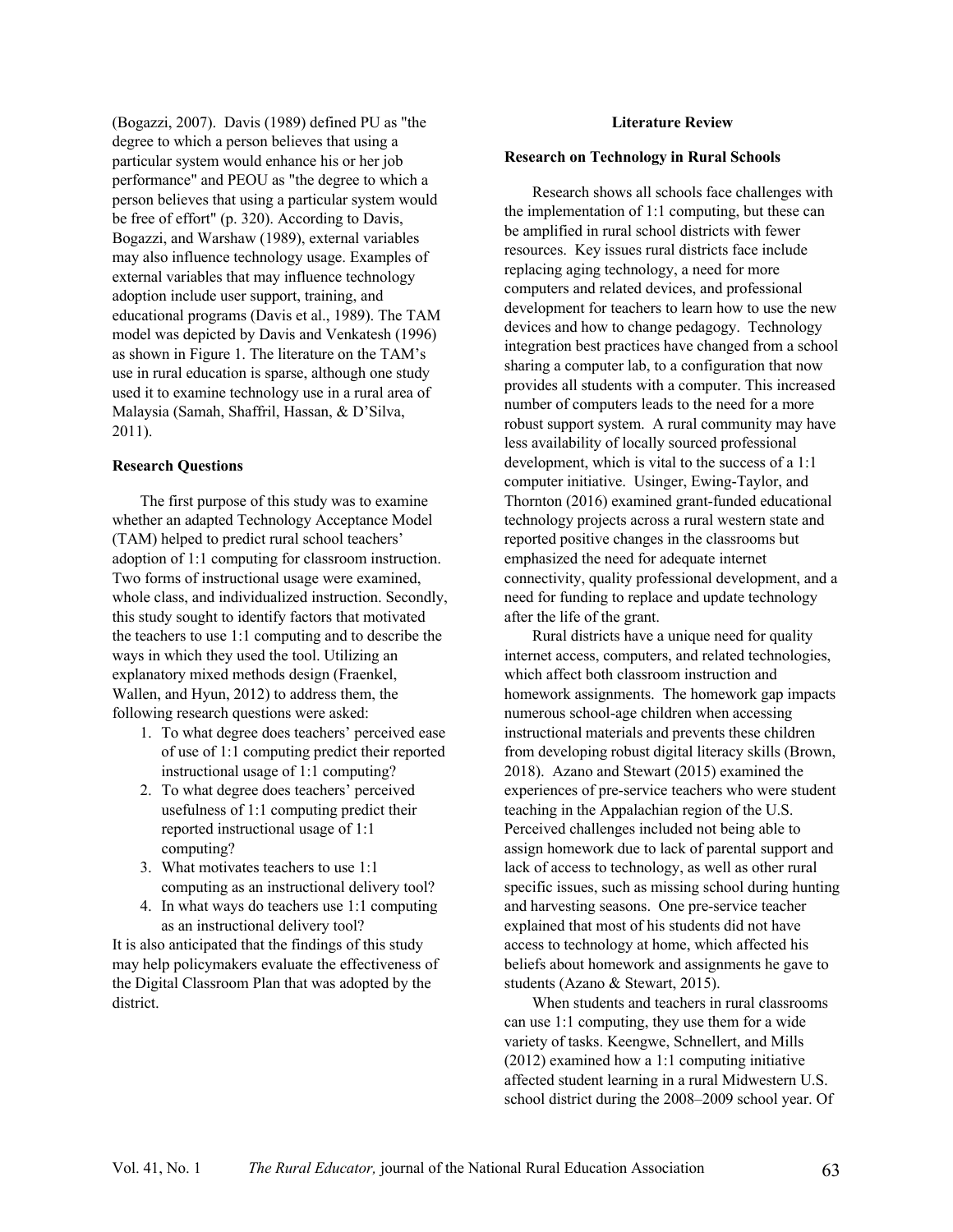the 105 students from grades 10 through 12 who participated in the survey, 90.7% said they used their laptops on a daily and weekly basis to search for information, 80.9% to complete homework, 69.8% to organize information, and 67.4% to communicate using e-mail or instant messaging. When looking at faculty perceptions of the 1:1 computing in rural schools, Keengwe et al. (2012) found that 76.9% of faculty reported that student engagement and interest level improved as a result of the integration of 1:1 computing into the learning environment. Also, 69.2% of faculty reported that student motivation was improved with the use of laptops (Keengwe et al., 2012). Walker and Shepard (2011) observed sustained student attentiveness in the classroom as well as an increase in student focus when technology was integrated into lessons. Together, these findings highlight some of the benefits and challenges that the integration of 1:1 computing may have on the instruction of rural students and the potential for technology integration to help create educational equity for rural students.

#### **Considering Pedagogy before Technology**

Teachers can be provided with all the latest technology resources, but without a change in teaching philosophy, no real change in the classroom occurs. One of the earliest 1:1 student laptop programs was launched in 1989 in Melbourne, Australia (Newhouse & Rennie, 2001). Mixed results from this initiative indicated that without a change in teacher pedagogy to embrace a studentcentered, constructivist classroom environment, little change occurs. If institutional supports are present, 1:1 computing can lead to a pedagogical change. In 2008, the Australian government launched the Digital Education Revolution (DER) initiative with aspirations of bringing sustained and meaningful change in the way teaching and learning were delivered in the country (Mitchell, 2015). As a result, numerous scholars have sought out to examine the impact of 1:1 computing in Australian secondary schools. For instance, Keane and Keane (2017) examined the implementation of a DER funded 1:1 computing program in a Catholic secondary school and in doing so identified four success factors including:

- 1. stable infrastructure
- 2. supportive teachers
- 3. delegated leadership
- 4. collaborative professional learning

Professional development is one of the most important support factors that can create a change in teaching practices. A large study of 11 Florida, U.S. school districts found numerous changes in teachers' instructional practices with the implementation of 1:1 computing combined with professional development (Dawson, Cavanaugh, & Ritzhaupt, 2008). Findings included teachers making greater use of project-based learning, teachers acting as coach/facilitator, and cooperative/collaborative learning. At the same time, the researchers observed decreases in the teachers' use of traditional independent seatwork, direct instruction, and differentiation. Other notable findings included increases in student attention, interest, and engagement, along with changes in the way computers were used, such as a decrease in teachers' use of computers as a delivery tool and an increase in student use of technology as a learning tool. Corn, Tagsold, and Patel (2011) found that teachers in 1:1 computing initiatives enhanced lesson plans, redefined pedagogical approaches, and increased the use of authentic learning tools and assessments. These findings demonstrated a shift from teacher-centered to student-centered activities (Dawson et al., 2008).

Another large-scale study on 1:1 computing in the U.S. was conducted by the Maine Education Policy Research Institute (MEPRI). The report summarized the impact of a 1:1 computing initiative that provided laptops to all grades 7 and 8 students and their teachers. Concurrently, teachers, and schools were provided with wireless infrastructure, technical assistance, and professional development for integrating laptops into curriculum and instruction (Silvernail, Pinkham, Wintle, Walker, & Bartlett, 2011). The results of the study indicated that the teachers used the laptops in a variety of ways and with different levels of frequency. A large majority of teachers reported frequently using laptops for developing lessons and providing classroom instruction while only a little over half reported using the laptops to provide differentiated instruction. Along a similar lines, three out of five teachers reported using the laptops for summative assessment, while only half of the teachers reported using them for conducting a formative assessment (Silvernail et al., 2011).

When teachers are given the option to use 1:1 computing devices for instructional purposes, there is a substantial variation in frequency and ways that they choose to use the technology with their students (Bebell & Kay, 2010). Research on different factors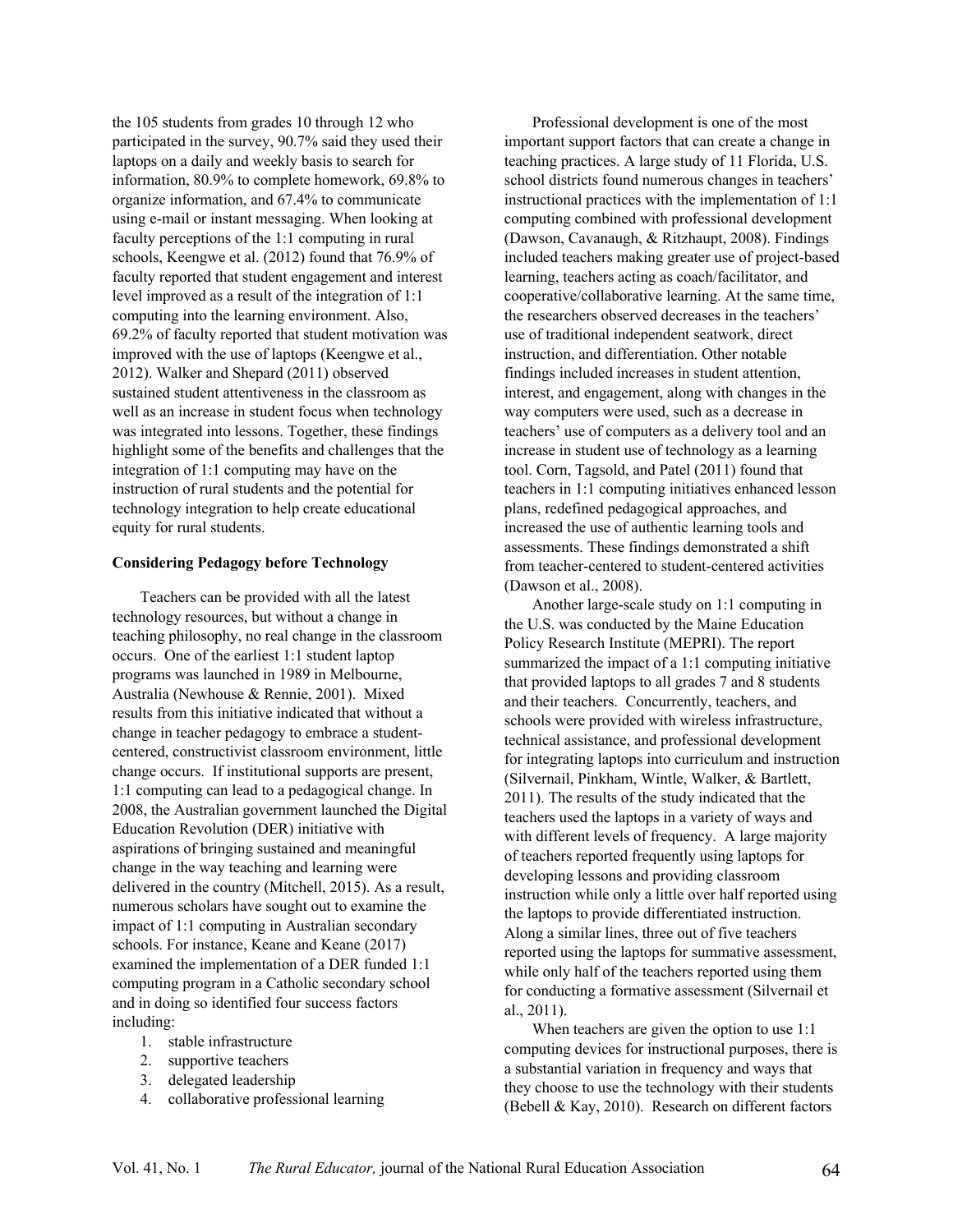impacting teachers' technology adoption may help explain some of this variation. Inan and Lowther (2010) examined factors impacting technology integration in 54 K-12 schools taking part in the first year of two Tennessee, U.S. technology initiatives. The results indicated that eight of the variables hypothesized to impact technology integration in the model explained 56.4% of the variance in teachers' integration of technology. In particular, they found that teachers' demographic characteristics (years of teaching and age) may negatively affect their computer proficiency while other variables (teachers' beliefs and readiness, availability of computers, and availability of technical support) positively affected technology integration (Inan & Lowther, 2010). These findings are important because they highlight how alterable characteristics such as teacher technology readiness and technology availability can promote classroom technology integration. As teachers transform instruction, it is impossible to overstate the power of individual teachers in the success or failure of 1:1 computing (Bebell & Kay, 2010).

#### **Individualized and Whole Class Instruction**

Many studies show that 1:1 computing can create a learning environment that improves a teacher's ability to engage their students in both whole class and individualized instruction. Individualized and personalized study is an often-overlooked benefit of laptop programs and one that is not easily replicable in other technologyintensive educational environments (Grimes & Warschauer, 2008). Bebell and Kay (2010) found teachers using 1:1 computing over two years reported an increase each year of the frequency in which they adapted an activity to students' individual needs using computers. A 1:1 computing investigation in a rural midwestern high school found the integration of 1:1 increased student engagement and learning, motivation, as well as teachers' ability to work individually with students (Keengwe, Schnellert, & Mills, 2012). The ability of teachers to individualize learning might provide an important tool to improve traditional, at-risk, and high-achieving students' learning experiences.

Whole class use of 1:1 computing is sometimes inferred as it typically is the bulk of instructional time. Bebell and Kay (2010) found teachers using 1:1 computing to present information to their class often used the Internet in lessons and created WebQuests

for their students. Whole class instruction was often represented by examples in subject areas and student projects. Corn et al. (2011) described a history teacher who placed all the lesson links on the class web page and discussed them as a whole group and another teacher who helped prepare the whole class with software to improve standardized test scores. These are just a few of the examples of how teachers have used 1:1 computing in classrooms for wholeclass instruction.

#### **Methods**

#### **Data Collection**

The researchers designed a teacher self-report questionnaire to gather data for this study. The selfreport survey was the most appropriate means of collecting data regarding teachers' use of 1:1 computing for a large variety of instructional applications within a reasonable amount of time. The survey was administered electronically via an email invitation that included a link to the questionnaire that was created with *SurveyMonkey* software. A pilot survey was administered to three teachers to get feedback and face validity. Their feedback was used to adjust both the survey items and its administration procedure. Information collected on the final version of the 22 item survey included teacher background information (gender, grade level/s taught, subject/s taught, highest degree earned, and 1:1 computing device most used), and the adapted TAM components (perceived ease of use, perceived usefulness, and frequency of use of 1:1 computing). In the final section of the survey, open-ended responses were included to collect qualitative data to address research questions 3 and 4. At the end of the survey, teachers were invited to participate in a voluntary interview. An 11-item teacher interview script was used to collect additional qualitative data about how and why the teachers used 1:1 computing for instruction. Two teachers participated in the in-depth interviews.

## **Population**

The study participants were kindergarten through ninth grade teachers working in a small rural school district in the state of Florida. The district is comprised of five elementary schools, two middle schools, one alternative school, one freshman campus, and one high school. The survey was sent electronically to 131 teachers who met these criteria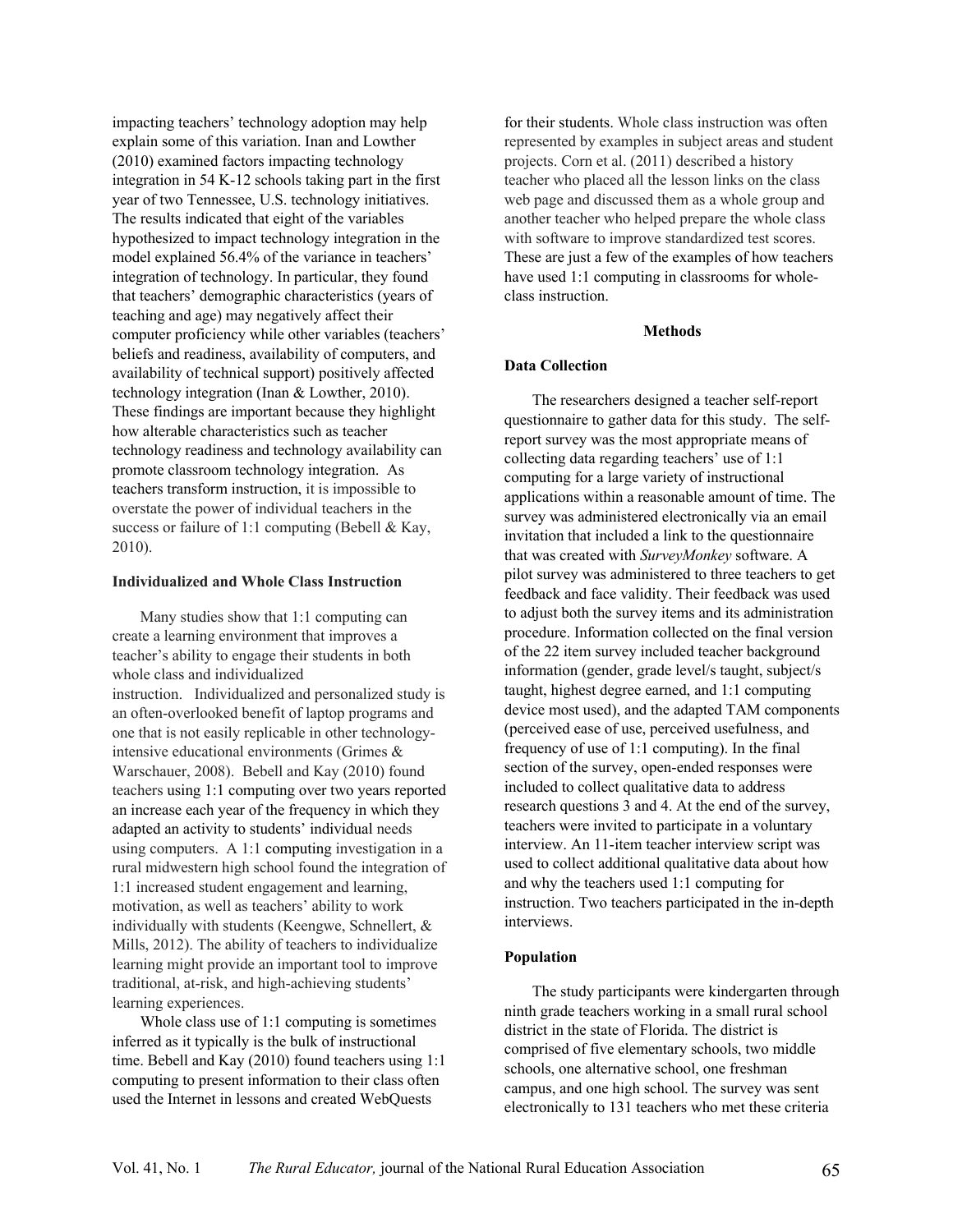as reported by the district technology director. Fortysix teachers participated in the survey (response rate  $= 35\%$ ) with two teachers participating in interviews. Data was collected over the spring and summer of 2016.

#### **Research Design**

As noted earlier, an explanatory mixed methods approach was taken by this study. This enabled the researchers to examine whether the TAM components influenced the rural teachers' adoption of 1:1 computing through the quantitative phase of the study. By following up with qualitative inquiry, the researchers were able to gain a deeper understanding of the quantitative findings and paint a picture as to how the rural teachers used 1:1 computing for classroom instruction along with what motivated them to use it.

#### **Quantitative Analysis**

The data was entered into SPSS software for analysis. Items that were part of a construct were summed to obtain a single score. To handle the issue of missing data, sums of scale variables were calculated by estimating from the mean of variables used in their construction. Descriptive statistics were calculated for all variables and Cronbach's alphas were calculated to provide a measure of reliability for variables constructed from multiple items. Regression analyses were conducted to answer research questions 1 and 2. Teachers' reported whole class instructional usage of 1:1 computing served as the dependent variable in the first set of regressions, and then regressions were run with teacher's reported individualized instructional usage of 1:1 computing as the dependent variable. The independent variable examined in the first model was teacher's reported

Table 1 *Code List* perceived usefulness of 1:1 computing (PU 1:1). The second model examined the independent variable teacher's perceived ease of use of 1:1 computing (PEOU 1:1).

#### **Qualitative Analysis**

Qualitative methods were used to analyze data gathered from interviews and open-ended survey items. Once the data were collected, information from the interview transcripts and open-ended survey items was coded. This data helped answer research questions 3 and 4. A list of a priori codes that related to the research questions posed by this study was utilized as a starting point. However, the researchers adapted the coding system during the coding process to accommodate unexpected findings. In doing so, additional coding categories were developed by reading over all of the data and searching for regularities in the data, and then writing down words and phrases that represented the topics and patterns that were not included in the initial set of codes (Bogdan & Biklen, 2007). The researchers then systematically sorted the data into the final set of coding categories (Bogdan & Biklen, 2007). Finally, the researchers examined the categorized data to identify any overarching themes or thematic findings (Bogdan & Biklen, 2007; Merriam, 1998). A list of the a priori and additional codes are presented in Table 1.

#### **Findings**

#### **Quantitative Results**

**Teacher background information***.* Thirty-six of the teachers indicated they were female and 10 male. Teachers' reported years of teaching experience ranged from one to 40 years, with an

| A Priori Codes                    | <b>Additional Codes</b>    |
|-----------------------------------|----------------------------|
| Whole class instructional use     | Online learning            |
| Individualized instructional use  | Student assessment         |
| Usefulness                        | Differentiated instruction |
| Ease of use                       | Electronic communications  |
| Professional development          | Technology-based projects  |
| Technology experience             | Online research            |
| Planning time                     | Drill and practice         |
| Technical support                 | Teacher productivity       |
| Frequency of use of 1:1 computing | Student engagement         |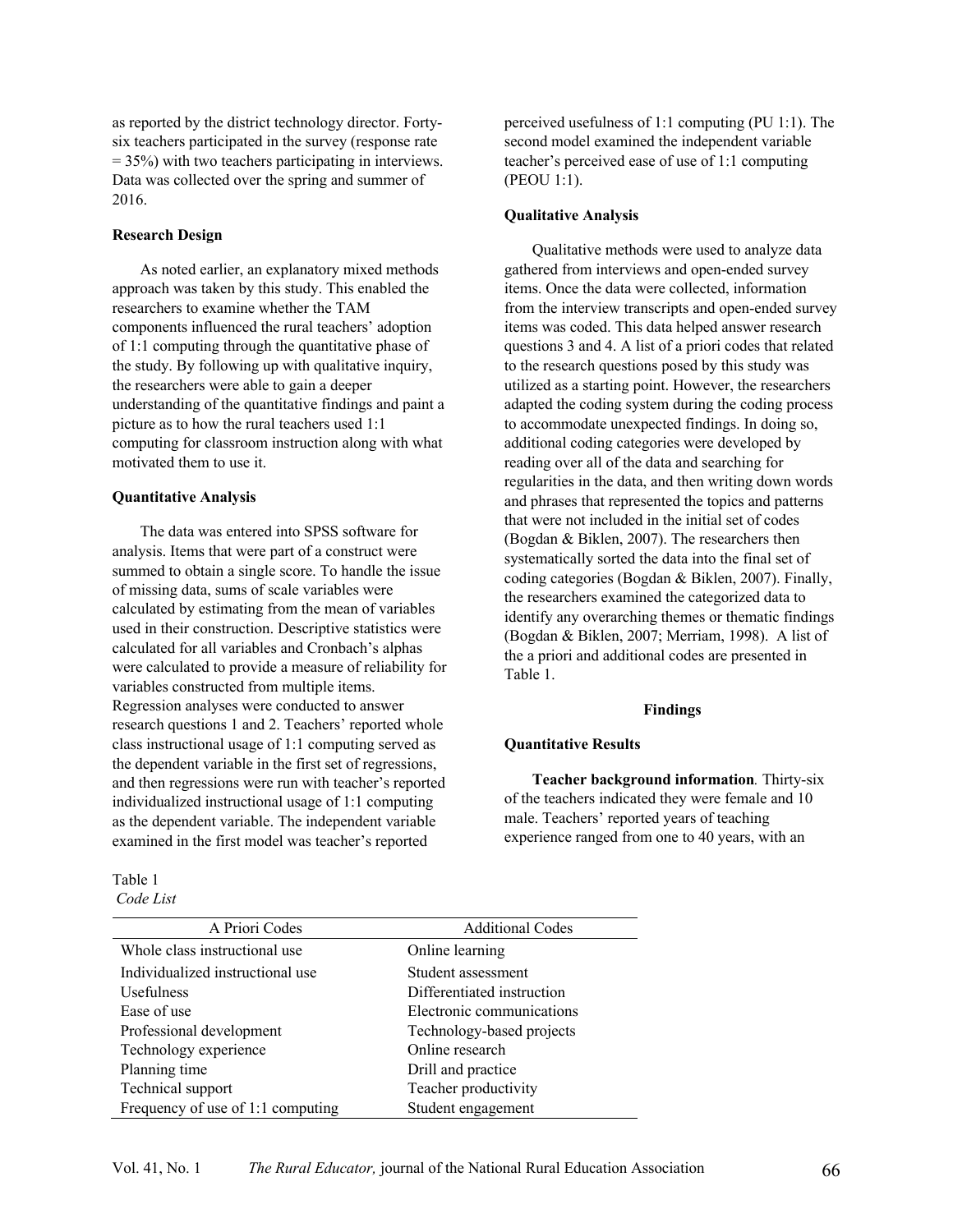| Subject                       | Frequency |
|-------------------------------|-----------|
| Kindergarten                  |           |
| $1st$ grade                   |           |
| $2nd$ grade                   |           |
| $3rd$ grade                   |           |
| $4th$ grade                   |           |
| $5th$ grade                   | 3         |
| $6th$ grade                   | 11        |
| $7th$ grade                   |           |
| 8 <sup>th</sup> grade         | 9         |
| 9 <sup>th</sup> grade         |           |
| Multiple elementary grades    |           |
| Multiple middle school grades | 5         |
| Not reported                  |           |
| Total respondents             | 46        |

Table 2 *Descriptive Statistics for Teachers' Grade Level Taught of Survey Participants* 

 $(n=20)$ , mathematics  $(n=10)$ , science  $(n=13)$ , social studies ( $n=9$ ), and other subjects ( $n=7$ ). Thirty-nine of the participants indicated that they held a bachelor's degree, five a master's, one a doctorate, and one an "other" degree. When asked which 1:1 computing device they mostly used, 27 teachers responded laptops, three said tablets, and 16 reported using Chromebooks. The teachers represented seven grade levels ranging from kindergarten through ninth grade, as summarized in Table 2.

**Correlation matrix***.* A matrix of Pearson correlations was produced to examine the correlations among select teacher background variables included in the survey and frequency of usewhole of 1:1 computing for class and

individualized instruction. The results of the analysis indicated that teachers' years using a smartphone had a significant positive correlation with the frequency of usage of 1:1 computing for individualized instruction. The correlation matrix is presented in Table 3.

**Instructional usage of 1:1 computing***.* On the survey, teachers were asked, "how frequently do you use 1:1 computing in each of the following ways" in separate items for each whole class and individualized instruction. The items were adapted from Davis' (1989) actual system usage and measured on a 5-point scale with endpoints ranging from "extremely frequently" to "extremely infrequently" (values were 5, 4, 3, 2 and

Table 3

| Variable                     | Individualized Instruction | Whole Class Instruction |
|------------------------------|----------------------------|-------------------------|
| Years teaching               | $-.022$                    | $-.095$                 |
| (sig.)                       | .913                       | .638                    |
| Years using computers        | .215                       | .142                    |
| (sig.)<br>Years using laptop | .281<br>.263               | .479<br>.123            |
| (sig.)                       | .185                       | .540                    |
| Years using tablet           | .346                       | .322                    |
| (sig.)                       | .077                       | .101                    |
| Years using smartphone       | $.518*$                    | .358                    |
| (sig.)                       | .006                       | .067                    |

\* *p*<.05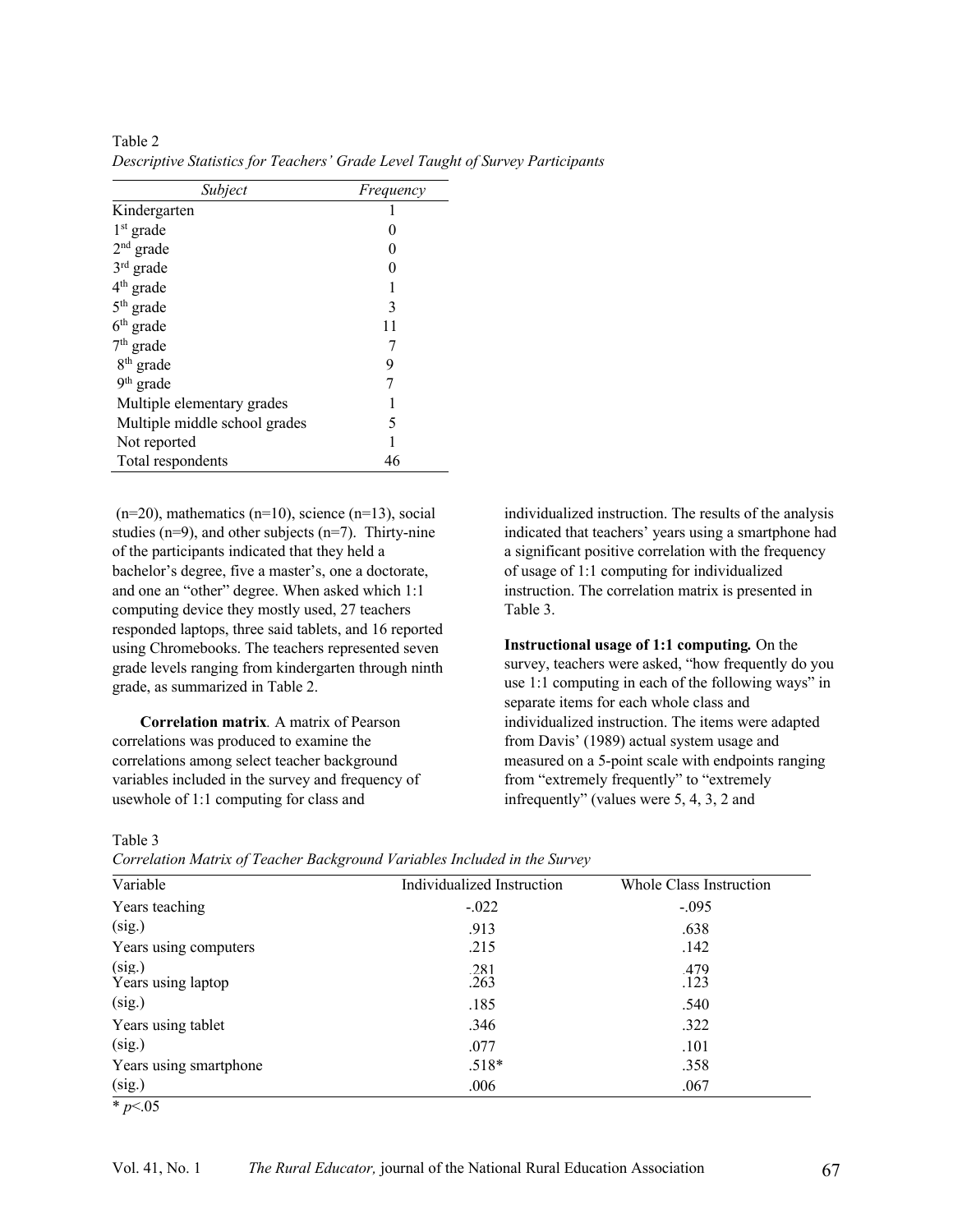Table 4

*Survey Items Used to Calculate Teachers' Reported Frequency of Use of 1:1 Computing for Instruction*

| Survey Item                                                       | N  | Min  | Max  | Mean  | Standard<br>Deviation |
|-------------------------------------------------------------------|----|------|------|-------|-----------------------|
| <b>Whole Class Instruction</b>                                    |    |      |      |       |                       |
| a. I engage students in English / language arts lessons           | 5  | 1.00 | 4.00 | 3.200 | 1.304                 |
| b. I engage students in mathematics lessons                       | 4  | 3.00 | 4.00 | 3.500 | 0.577                 |
| c. I engage students in science lessons                           | 12 | 4.00 | 5.00 | 4.333 | 0.492                 |
| d. I engage students in social science / history lessons          | 9  | 2.00 | 5.00 | 3.668 | 0.866                 |
| e. My students conduct Internet research                          | 38 | 1.00 | 5.00 | 3.658 | 1.258                 |
| f. My students create word processing documents                   | 37 | 1.00 | 5.00 | 3.489 | 1.407                 |
| g. My students create multimedia presentations                    | 35 | 1.00 | 5.00 | 3.000 | 1.534                 |
| h. My students create videos                                      | 35 | 1.00 | 5.00 | 2.114 | 1.301                 |
| i. My students use educational programs for drill and practice    | 38 | 1.00 | 5.00 | 3.605 | 1.242                 |
| j. My students access eBooks (online textbooks)                   | 30 | 1.00 | 5.00 | 3.067 | 1.413                 |
| k. My students access complete digital curriculum materials       | 35 | 1.00 | 5.00 | 3.029 | 1.524                 |
| l. My students take computer-based assessments                    | 41 | 1.00 | 5.00 | 4.073 | 1.081                 |
| m. My students take distance education courses                    | 10 | 1.00 | 5.00 | 2.300 | 1.494                 |
| Individualized Instruction                                        |    |      |      |       |                       |
| I engage students in English / language arts lessons              | 20 | 2.00 | 5.00 | 4.350 | 0.933                 |
| b. I engage students in mathematics lessons                       | 10 | 2.00 | 5.00 | 3.300 | 1.059                 |
| I engage students in science lessons<br>c.                        | 13 | 2.00 | 5.00 | 4.000 | 1.080                 |
| I engage students in social science / history lessons<br>d.       | 9  | 2.00 | 4.00 | 3.444 | 0.882                 |
| My students conduct Internet research<br>e.                       | 43 | 1.00 | 5.00 | 3.721 | 1.241                 |
| My students create word processing documents<br>f.                | 40 | 1.00 | 5.00 | 3.775 | 1.097                 |
| My students create multimedia presentations<br>g.                 | 38 | 1.00 | 5.00 | 3.184 | 1.333                 |
| My students create videos<br>h.                                   | 34 | 1.00 | 5.00 | 2.118 | 1.175                 |
| My students use educational programs for drill and practice<br>1. | 39 | 1.00 | 5.00 | 3.769 | 1.158                 |
| My students access eBooks (online textbooks)<br>$\mathbf{1}$      | 31 | 1.00 | 5.00 | 3.258 | 1.341                 |
| My students access complete digital curriculum materials<br>k.    | 36 | 1.00 | 5.00 | 2.972 | 1.502                 |
| My students take computer-based assessments                       | 46 | 2.00 | 5.00 | 4.239 | 0.923                 |
| m. My students take distance education courses                    | 13 | 1.00 | 4.00 | 1.846 | 1.068                 |

1respectively). The list of items along with descriptive statistics for each is presented in Table 4.

Single resultant scores for teachers' reported frequency of whole class and individualized instructional use of 1:1 computing were calculated by estimating their sums from the mean of 13 survey items. Items a-d in the previous column were coded missing if the teacher did not report teaching the corresponding subject. Single resultant scores for whole class and individualized instructional usage was calculated by estimating the sum from the mean of the teachers' responses to all 13 teacher survey items. The rationale for doing so was to obtain an overall measure of use of 1:1 for both types of instruction while accounting for the fact that not all classrooms are the same, and the availability of

technology resources and appropriateness of resources for use in a given subject or grade level may vary. It should be noted that teachers were able to choose the option "not applicable" on the survey if a given type of instruction did not apply to them and that those responses were coded as missing to minimize the problem of skewing the data in one direction or another if a particular technology was not available for a teacher to use in the classroom. Descriptive statistics and Cronbach's alphas for teachers' reported whole class and individualized instructional use of 1:1 computing are presented in Table 5.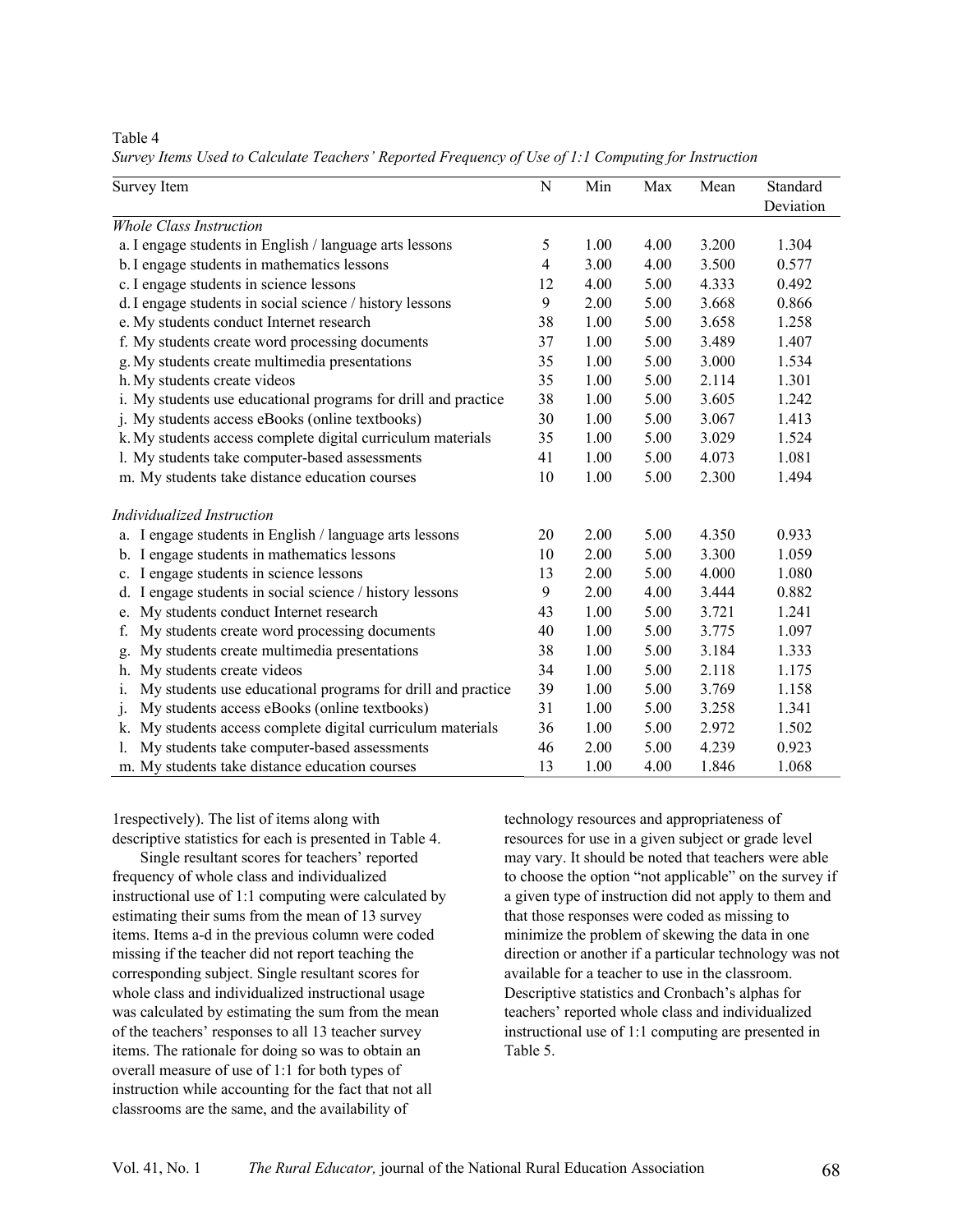| Variable                   | N  | Min | Max | Mean  | <b>Standard</b><br>Deviation | Cronbach's<br>Alpha |
|----------------------------|----|-----|-----|-------|------------------------------|---------------------|
| Whole class instruction    | 45 | -75 | 5.0 | 3.286 | .858                         | .799                |
| Individualized instruction | 46 | 2.0 | 5.0 | 3.429 | .752                         | .890                |

Table 5 *Descriptive Statistics for Teachers' Reported Frequency of Use of 1:1 Computing for Whole Class and Individualized Instruction* 

**Perceived ease of use and usefulness of 1:1 computing***.* Single resultant scores for teachers' reported PU 1:1 and PEOU 1:1 were calculated by estimating the sum from the mean of six teacher survey items. The survey items and details on the procedure for calculating these variables is described in Appendix A. Descriptive statistics and Cronbach's alphas for PU 1:1 and PEOU 1:1 are presented in Table 6.

**Multiple regression analyses***.* Multiple regression analyses were conducted to address research questions 1 and 2. These analyses indicated that each PEOU 1:1 and PU 1:1 were significant predictors of both forms of instructional usage of 1:1 computing. The explanatory power of each of the models ranged from 8.1% for PU and whole class instruction (adjusted  $R^2 = 0.181$ , F (1, 42) = 4.776, p < .034) to as high as 26.4% for PEOU and individualized instruction (adjusted  $R^2 = 0.264$ , F (1,  $(43) = 16.817$ , p < .000). For the model that looked at PEOU 1:1 and whole class use, the adjusted  $\mathbb{R}^2$  was 0.152, indicating that 15.2% of the variability in whole class instructional use of 1:1 computing was

explained by the model (F  $(1, 42) = 8.705$ , p < .005). Finally, in the model with PU1:1 and individualized use, the adjusted  $\mathbb{R}^2$  was 0.162, indicating that 16.2% of the variability in individualized instructional use of 1:1 computing was explained (F  $(1, 43) = 8.340$ , p < .006. The regression coefficients for each of the regressions are presented in Table 7.

## **Qualitative Results**

What motivated teachers to use 1:1 for instruction? The qualitative findings of this study are organized by research question and theme and are supported by quotes from teacher interviews and openended items from the teacher survey. The first qualitative research question asked in this study was, "What motivates teachers to use 1:1 computing as an instructional delivery tool?" In the interviews and the open-ended survey items, teachers provided a range of reasons for using 1:1 computing in their classrooms. Some were very pragmatic, e.g., "fulfills the technology requirement" or "I use the Chromebooks [*sic*] because we have them. I want to utilize what we have that others do not." However, the most common

Table 6

*Descriptive Statistics for Teachers' Reported Perceived Ease of Use and Perceived Usefulness of 1:1 Computing*

| Variable      | N  | Min  | Max  | Mean  | Standard<br>Deviation | Cronbach's Alpha |
|---------------|----|------|------|-------|-----------------------|------------------|
| PEOU 1:1      | 45 | 2.67 | 5.00 | 4.274 | .59618                | .932             |
| <b>PU 1:1</b> | 45 | 2.67 | 5.00 | 4.327 | .68947                | .950             |

#### Table 7

*Summary of Simple Regression Analyses for Variables Predicting Whole Class and Individualized Instructional Use of 1:1 Computing*

| Variable     |      | Whole Class Use |          |      | Individualized Use |          |  |
|--------------|------|-----------------|----------|------|--------------------|----------|--|
|              | B    | SE B            |          | D    | SE B               |          |  |
| PEOU 1:1     | .595 | .202            | $.005**$ | .673 | .530               | $.000**$ |  |
| PU 1:1       | .395 | .320            | $.034**$ | .442 | .403               | $.006**$ |  |
| ** $p < .01$ |      |                 |          |      |                    |          |  |

Vol. 41, No. 1 *The Rural Educator,* journal of the National Rural Education Association 69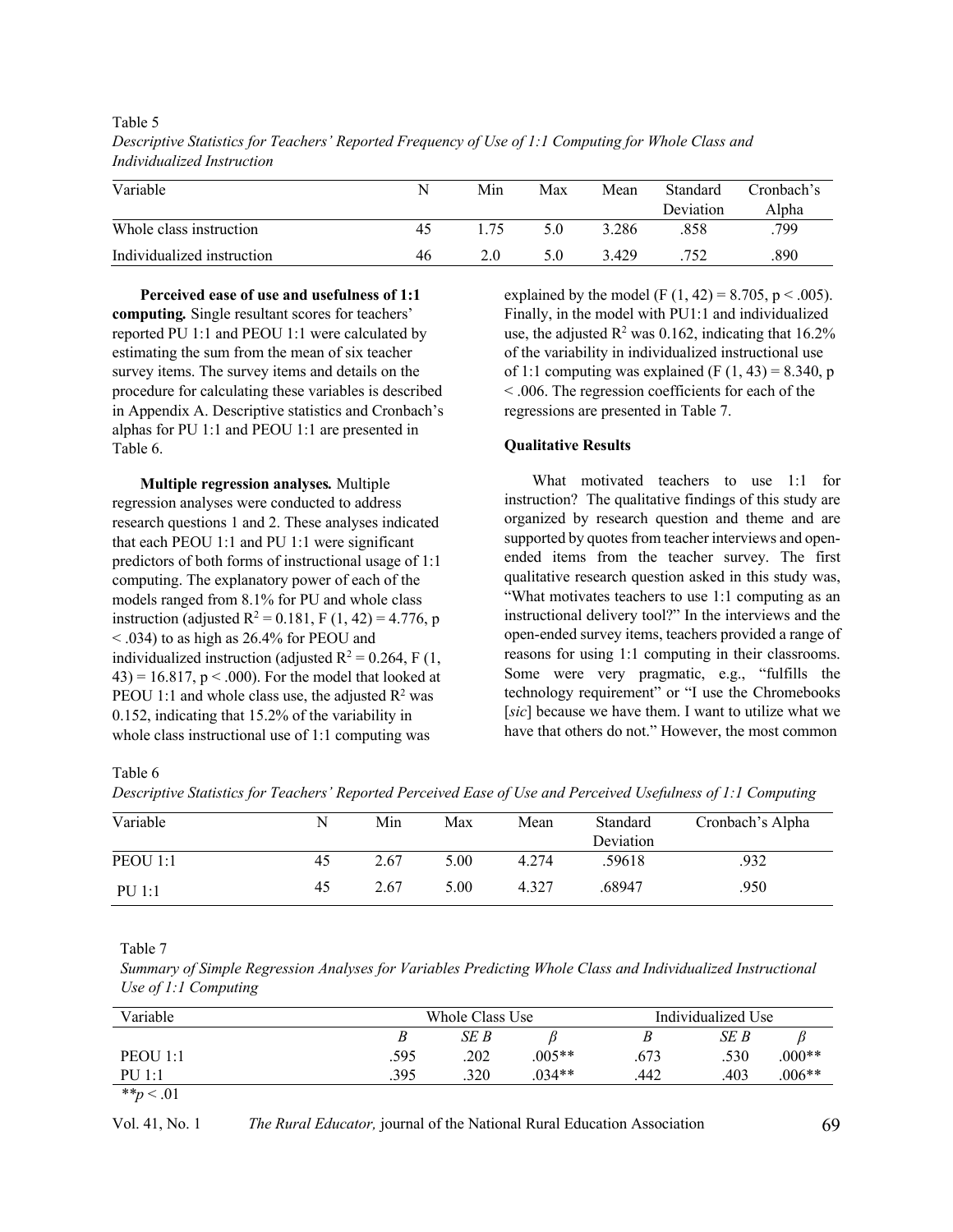reasons centered on increased student engagement, individualized instruction, and teacher productivity.

*Increased student engagement.* Many of the teachers noted that their students were engaged and enthusiastic about the use of the technology in the classroom. As one survey respondent said, "The students are many times more receptive to the 1:1 presentation than other teaching tools." Others noted that students enjoyed working together on the computers, and several respondents added that access to the technology helped prepare their students for the future. Asked about whether 1:1 computing was worthwhile, the Exceptional Student Education (ESE) Teacher replied, "Yes, absolutely! That is the best way to get them exposed to what they can expect on state testing, social media, email, etc. in the future."

*Individualized instruction.* Another powerful theme that emerged from the survey and interviews was individualized instruction and how the 1:1 computing setups could contribute to differentiation and personalized learning. For the ESE Teacher, individualization was an important reason to use 1:1 computing. "If the student is fine and only needs to work on vocabulary, I can do that. Groups are huge, and I can't get them all without that help." This may be especially relevant to coaches or others working beyond a single classroom; one survey respondent noted as a teacher of various grade levels and abilities that individualization and differentiation of instruction are vital. However, it can be important in every classroom, as one respondent noted, "Allows students to work at their own pace while I assist those who need help."

*Teacher productivity.* The next theme that emerged was more about the logistics of teaching, particularly efficiency, convenience, and organization. Several respondents appreciated the reduced need for paper, with one noting, "I love that I am not having to run to the copy room every day." Ease and efficiency of grading and assessment came up repeatedly, including the ability to provide faster feedback. A typical comment was "It frees up time for grading as well as time for students as everything is organized in one convenient place." One teacher, highlighting a logistical benefit, noted, "I don't always choose 1:1 computing - I select it when it's

advantageous, ex. grading assessments & syncing grades to gradebook."

**In what ways did teachers use 1:1 for instruction?** The second qualitative research question in this study was, "In what ways do teachers use 1:1 computing as an instructional delivery tool?" In the interviews and the open-ended survey items, teachers reported numerous examples of both whole class and individualized instructional usage of 1:1 computing. The ways that the teachers used 1:1 computing for both types of instruction revolved around three themes: digital literacy tools, collaboration, and assessment.

*Digital literacy tools.* Several teachers described various digital literacy tools, including engaging students in Internet research, virtual labs, and deploying instructional materials via a learning management system (LMS). One example of fostering digital literacy with 1:1 computing was described by an Exceptional Student Education (ESE) teacher who taught multiple elementary grade levels. In her interview, she described some of the most useful tools for engaging her class in digital instruction as, "I use ActivInspire, Promethean Board for things like animal research. I use them to teach the students to type in a URL and how to verify validity of websites." This teacher's response is an example of how a teacher can combine the use of multiple forms of instructional technology to teach the fundamental digital skills of Internet research and website evaluation.

A ninth-grade science teacher provided an example of using 1:1 computing as a digital literacy tool. She described a typical lesson as one in which she differentiated instruction for students in need of remediation, as well as for those with Limited English Proficiency (LEP). On the survey, she wrote, "I send out videos, podcasts, enrichment activities, as well as remediation activities. In some cases, notes are given electronically as an accommodation or in another language for my LEP students." Another ninth-grade teacher of social studies fostered digital literacy through the activity of students, "looking up how a [sic] historical events connect to issues today to support rigor and relevance in a lesson."

*Collaboration.* The qualitative data also showed that the teachers used 1:1 computing to engage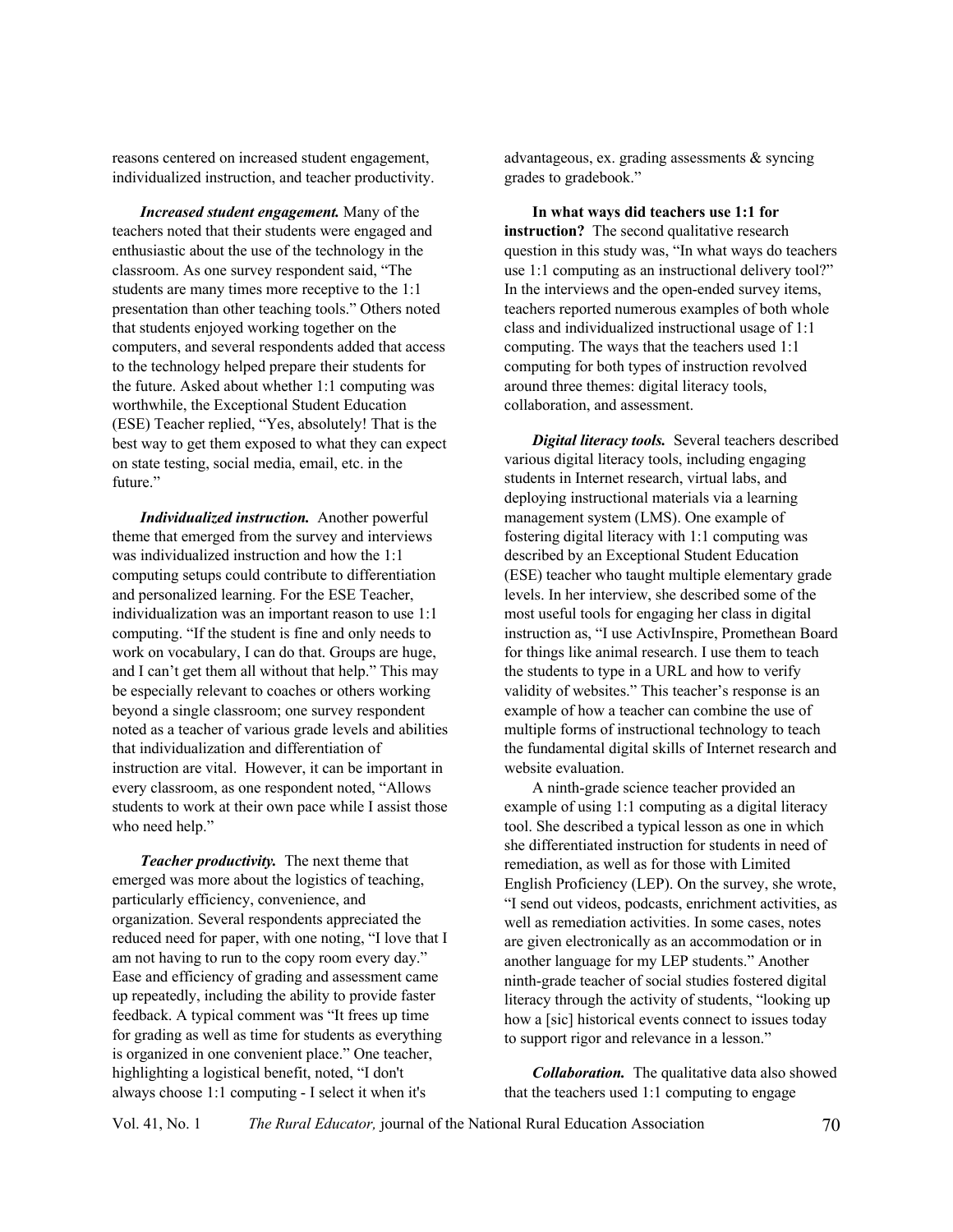students in collaborative assignments such as conducting Internet research and creating technologybased projects. For example, on the survey a middle school research teacher described a typical lesson in which 1:1 computing was used. Specifically, the teacher wrote, "Students complete individualized research online. Students are put into teams to collaborate on their research and create a digital presentation of their work to the class." Another ninth-grade science teacher described a typical 1:1 computing lesson along similar lines. On the survey, she reported that students use 1:1 computing to conduct their own research with the devices and collaborate on Google Docs for projects. In both cases, these teachers incorporated research with the use of digital tools and digital literacy to complete collaborative projects.

During another interview, a kindergarten teacher reported that she favored using 1:1 computing for whole class instruction; she also reported using it for individualized collaborative assignments. On the survey, she wrote, "I find it [1:1 computing] more useful for whole group with my little ones. But I do a lot of partnering with the kids, and they have created Google slides together and presented them to the class." This finding is important because it shows how teachers of very young children can foster collaboration along with digital literacy skills using 1:1 computing devices.

*Assessment.* Assessment was the last theme that was prevalent in the qualitative analysis of how teachers used 1:1 computing for instruction. The quantitative results showed teachers used assessment tools with 1:1 computing very frequently in both individualized and whole class instruction. Qualitative results showed more details about the type of assessments and how they were used. One teacher reported frequently using computers for formative and summative assessment using a popular online program in Florida called the i-Ready. Another second grade teacher found the computer equally useful for individualizing assessment if remediation is needed after whole class assessment. One third grade teacher particularly liked the computer for assessment because it allowed students to control the pace of the assessment. A third through fifth grade teacher uses computers for formative assessments during lessons that take several days.

#### **Discussion**

This study found significant relationships among several of the variables examined as well as qualitative findings that helped explain rural school teachers' adoption of 1:1 computing. Regarding our first research question, "To what degree does teachers' perceived ease of use of 1:1 computing predict their reported instructional usage of 1:1 computing?", the quantitative analysis indicated the variables perceived ease of use and perceived usefulness of 1:1 computing were significant predictors of both individualized and whole class instructional use of 1:1. These findings supported Davis' (1989) theory that perceived ease of use and usefulness influence the actual system usage of a given device. It is important to point out that the descriptive statistics of the variables that made up the 1:1 computing usage constructs varied from one instructional application to another. For example, while the mean teacher-reported frequency of using 1:1 computing for whole class instruction was 3.286, engaging students in science lessons (mean = 4.333) was the form of whole class 1:1 computing with the highest reported frequency of use. The whole class practices that teachers said they used with the least frequency were lessons in which students create videos (mean  $= 2.114$ ). It was not surprising to find that individualized instruction (mean  $= 3.429$ ) was used with a slightly higher frequency than whole class since individualization was a factor found to motivate teachers to use 1:1 computing as an instructional delivery tool in the qualitative analysis. The application of individualized instruction the teachers said they used most frequently was for teaching English / Language Arts lessons (mean = 4.350) while the most infrequently used practice was students taking distance education courses (mean = 1.846). These findings are important because the use of distance learning could open new educational opportunities for geographically isolated students (Azano & Stewart, 2015). This could give these students access to courses and individualized learning opportunities that smaller districts might not have the resources to provide. These distance learning resources include courses that are accelerated, remediated, or unavailable in smaller districts. Public funded virtual schools and non-profits such as the Khan Academy might help fill these gaps. Although the quantitative analysis in the current study focused on examining the degree to which the rural teachers' perceived ease of use of 1:1 helped to predict their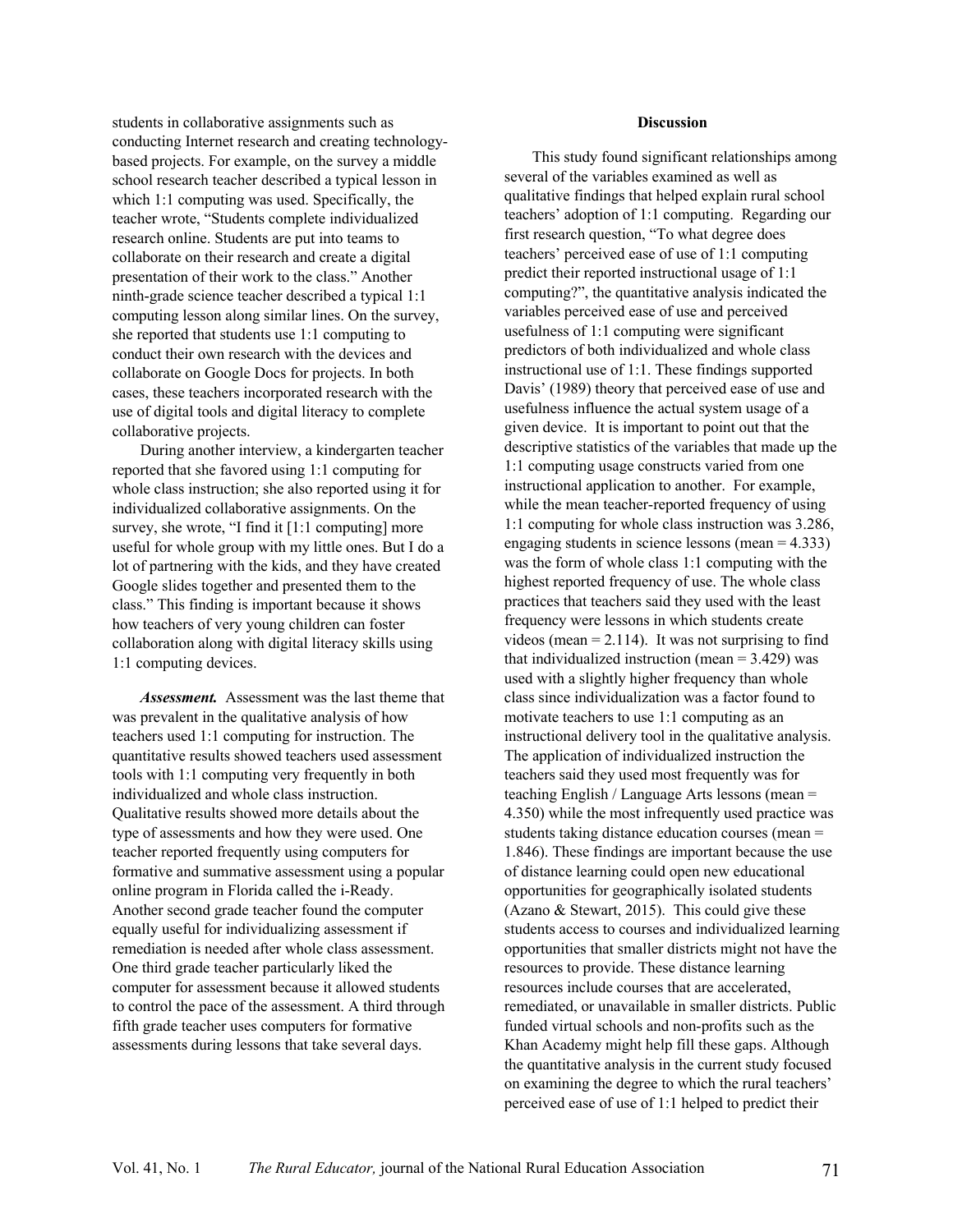instructional use of 1:1, future studies could look at the adoption of distance education to expand rural students' educational opportunities.

Another goal of this study was to learn what motivated the rural teachers to use the 1:1 computing for classroom instruction and to describe the ways in which they did so. One of the prominent themes to emerge was the motivation to use 1:1 computing as a way to increase teacher productivity. Although some of the reasons the teachers provided relating to productivity were teacher-centered, such as saving time running to the copy machine, other reasons were student-centered, including freeing up time for students by electronically organizing learning materials in a central location. This was important because it showed that the teachers' motivation to use 1:1 computing extended beyond themselves to include making instruction more productive for their students. As one teacher in our study said, "I choose it [1:1] in order to progress the students to a logical path they will see in human life, the computer/technology age is here and needs to be embraced." A related finding was that teachers use 1:1 computing to personalize instruction for their students. One example was the high school science teacher who described using 1:1 computing to differentiate instruction for special needs and LEP students. This illustrates how 1:1 computing, coupled with an LMS can be used to individualize instruction to meet the unique needs of different types of learners commonly enrolled in rural schools.

The current study also revealed that the rural teachers were motivated to use 1:1 computing because it increased student engagement. These findings were consistent with previous research on technology integration in rural schools, which indicates that implementation of 1:1 computing positively impacts student engagement and attentiveness (Dawson et al., 2008; Keengwe et al., 2012; Walker & Shepard, 2011). Furthermore, Wake (2012) found that the appeal of technology alone motivated rural middle school students to share digital stories that expressed their views on teen life in a small, rural town. Although student engagement with the technology was noted by many respondents in this study, is this a finding that is destined to be ephemeral? As more students become accustomed to 1:1 computing classrooms, will the novelty of the technology, and the engagement boost that comes with it, wear off? For now, these findings support the notion that the implementation of 1:1 computing devices has a positive impact on teaching practices.

In order for teachers to adapt to an ever-changing society with technological advances, it is important for them to adopt teaching practices that will continue to motivate and engage students.

#### **Limitations & Future Research**

As this study was conducted in a small, rural school district, the sample size was relatively small with only 46 participants. The limited number of teachers meant we had to look at instruction with 1:1 from a macro level. A larger number of participants would allow analysis of smaller subsets, including examining the impacts of things like instructional purpose or whether differences in 1:1 use varied by grade level or subject. Elementary, middle, and high school teachers often come from different educational programs and may have different experiences and views on classroom technology use; the same could be said for teachers in different subject areas. Another limitation was that the data collected reflected teachers' perceptions of the concepts and ideas in the study, rather than actual observed values. For this study resources were limited, but in future research it is hoped that researchers could also observe the teachers in the rural district using 1:1 computing for instruction and compare those results to the self-reported data. Another limitation is that some selection bias was certainly possible in the survey response rate. For one, it is possible that the teachers who responded to the survey and interview invitation were also those who were more avid users of 1:1 computing, so a study that was able to survey an entire rural teaching faculty, or a true random subset of it, would be useful.

An important consideration is the range of professional development opportunities available to the teachers in the rural district. The district in the current study is located within an hour or two drive of a larger urban area that offers a wide range of teacher training and professional development opportunities. Therefore, some teachers may have been able to access training that extended beyond the district. These factors could affect the pool of teachers willing to participate in the study and the experience of teachers implementing new technology. It would be useful to compare these results to a rural context that was significantly more remote.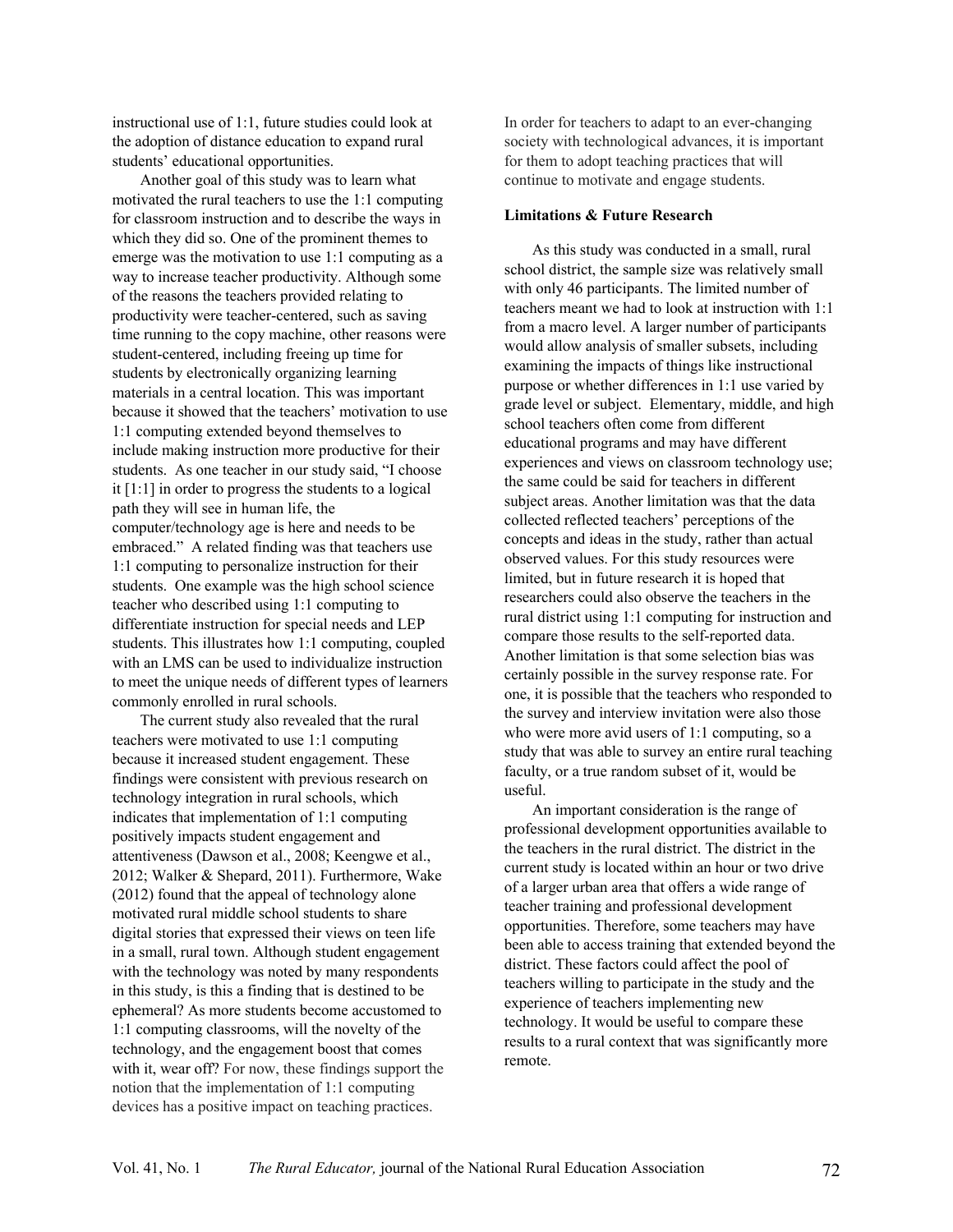#### **Conclusion**

The results of this study demonstrated that the rural teachers taking part in the 1:1 computing initiative made use of the devices for instruction in a variety of ways, some that are supported by previous studies, and others that suggest more research on the role of technology in rural schools is worthwhile. Digital literacy is a constantly evolving concept that encompasses a broad range of necessary skills in the connected world, everything from reading on a mobile device to gauging the validity of a website or creating and sharing videos (Heitin, 2016). Participant teachers used 1:1 computing as a digital literacy tool to conduct Internet research and collaborate in online projects. These findings are important because possessing digital literacy is an essential 21<sup>st</sup> century skill, and they are consistent with prior research that indicates 1:1 computing is associated with pedagogical shifts towards more student-centered teaching practices such as projectbased instruction and collaborative learning (Dawson et al., 2008).

Using 1:1 computing for assessment was another theme that emerged in this study and was also prominent in prior research (Corn, et al., 2011; Silvernail et al., 2011). However, this study found differentiation and individualization of instruction involving 1:1 to be a prominent theme in the qualitative analysis, whereas prior research found differentiation either decreased (Dawson et al., 2008) or was observed in only about half of the

participating teachers (Silvernail et al., 2011). Whether this emphasis on differentiation is enhanced in the rural school context would be worth exploring in future research on instruction with 1:1 computing. Differentiating instruction and assessment can help rural teachers close gaps that have been more challenging to address in rural contexts. As comments by our participants indicated, connected classrooms and related technology are providing tools, training, and student resources that were previously unavailable or difficult to access for teachers in more remote locations.

Adapting to 1:1 classrooms can take time, and it is worth noting that school-wide, or in this case, district-wide 1:1 computing programs extend beyond the early adopters and technophiles that often populate educational technology studies. Bebell and Kay (2010) noted that despite successes "…almost everyone involved also expressed the sentiment that 'even after a couple of years teachers still felt like they were just getting accustomed to teaching in a 1:1 setting'" (p. 21). Overall though, the implementation of 1:1 computing appears to have been well received by the teachers in this study. Taken together, our quantitative and qualitative data suggest that when given the opportunity, teachers in rural schools can find ways to make 1:1 computing classrooms work for them, both instructionally and logistically. Continued research on the implementation of 1:1 computing will help shed light on more of the longterm effects and unique benefits on teaching and learning in the rural school context.

#### **References**

- Azano, A. P., & Stewart, T. T. (2015). Exploring place and practicing justice: Preparing preservice teachers for success in rural schools. *Journal of Research in Rural Education*, *30*(9), 1-12. Retrieved from http://jrre.psu.edu/
- Bebell, D., & Kay, R. (2010). One to one computing: A summary of the quantitative results from the Berkshire Wireless Learning Initiative. *The Journal of Technology, Learning and Assessment*, *9*(2), n2. Retrieved from https://ejournals.bc.edu/index.php/jtla
- Bogazzi, R. P. (2007). The legacy of the technology acceptance model and a proposal for a paradigm shift. *Journal of the Association for Information Systems, 8*(4), 244-254. https://doi:10.17705/1jais.00122
- Bogdan, R., & Biklen, S. (2007). *Qualitative research for education: An introduction to theory and methods* (5th ed.). Boston, MA: Allyn and Bacon.
- Brown, V. (2018). Technology access gap for postsecondary education: A statewide case study. In M. N. Yildiz, S. S. Funk, & B. S. De Abreu (Eds.), *Promoting global competencies through media literacy* (pp. 20-40). Hershey, PA: IGI Global. https://doi:10.4018/978-1-5225-3082- 4.ch002
- City-Data.com (2018). *Florida smaller cities, towns, and villages.* Retrieved from http://www.citydata.com/city/Florida.html
- Corn, J. O., Tagsold, J. T., & Patel, R. K. (2011). The tech-savvy teacher: Instruction in a 1:1 learning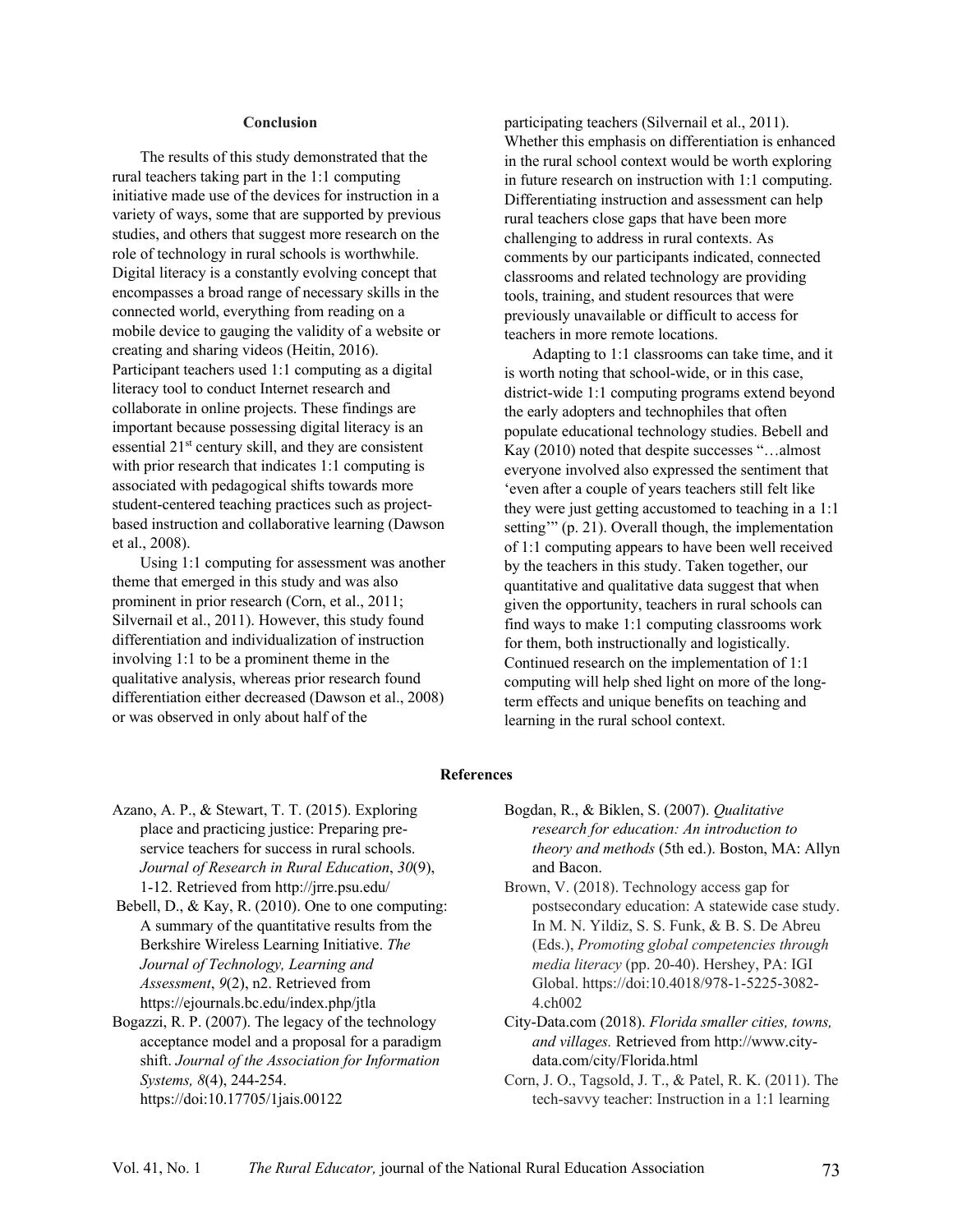environment. *Journal of Educational Research and Practice*, *1*(1), 1-22. https://doi:10.5590/JERAP.2011.01.1.01

Davis, F. (1989). Perceived usefulness, perceived ease of use, and user acceptance of information technology. *MIS Quarterly, 13*(3), 319-340. https://doi:10.2307/249008

Davis, F., Bogazzi, R., & Warshaw, P. (1989). User acceptance of computer technology: A comparison of two theoretical models. *Management Science, 35*(8), 982-1003. https://doi:10.1287/mnsc.35.8.982

Davis, F., & Venkatesh, V. (1996). A critical assessment of potential measurement biases in the technology acceptance model: Three experiments. *International Journal of Human – Computer Studies, 45*(1), 19-45. https://doi:10.1006/ijhc.1996.0040

Dawson, K., Cavanaugh, C., & Ritzhaupt, A. D. (2008). Florida's EETT Leveraging Laptops initiative and its impact on teaching practices. *Journal of Research on Technology in Education, 41*(2), 143–159. https://doi:10.1080/15391523.2008.10782526

Dolan, J. E. (2016). Splicing the divide: A review of research on the evolving digital divide among K–12 students. *Journal of Research on Technology in Education*, *48*(1), 16-37. https://doi.org/10.1080/15391523.2015.1103147

Fraenkel, J., Wallen, N., & Hyun, H. (2012). *How to design and evaluate research in education* (8th ed.). New York, NY: McGraw Hill.

Grimes, D., & Warschauer, M. (2008). Learning with laptops: A multi-method case study. *Journal of Educational Computing Research*, *38*(3), 305- 332. https://doi:10.2190/ec.38.3.d

Heitin, L. (2016). What is digital literacy?; Digital literacy: Forging agreement on a definition. *Education Week*, *36*(12), 5-6. Retrieved from https://www.edweek.org/ew/index.html

Hohlfeld, T. N., Ritzhaupt, A. D., Dawson, K., & Wilson, M. L. (2017). An examination of seven years of technology integration in Florida schools: Through the lens of the Levels of Digital Divide in Schools. *Computers & Education*, *113*, 135-161. https://doi:10.1016/j.compedu.2017.05.017

Inan, F. A., & Lowther, D. L. (2010). Laptops in the K-12 classrooms: Exploring factors impacting instructional use. *Computers & Education, 55*(3), 937-944.

https://doi:10.1016/j.compedu.2010.04.004

Islam, M. S., & Grönlund, Å. (2016). An international literature review of 1:1 computing in schools. *Journal of Educational Change*, *17*(2), 191-222. https://doi:10.1007/s10833-016-9271-y

Keane, T., & Keane, W. (2017). Achievements and challenges: Implementing a 1:1 program in a secondary school. *Education and Information Technologies*, *22*(3), 1025-1041. https://doi:10.1007/s10639-016-9470-4

Keengwe, J., Schnellert, G., & Mills, C. (2012). Laptop initiative: Impact on instructional technology integration and student learning. *Education and Information Technologies* Australia's Digital Education Revolution legacy, *17*(2), 137-146. https://doi:10.1007/s10639-010-9150-8

Lei, J., & Zhao, Y. (2008). One-to-one computing: What does it bring to schools? *Journal of Educational Computing Research*, *39*(2), 97- 122. https://doi:10.2190/ec.39.2.a

Merriam, S. B. (1998). *Qualitative research and case study applications in education.* San Francisco, CA: Jossey-Bass.

Mitchell, P. (2015). Australia's Digital Education Revolution legacy. *Curriculum Perspectives, 35*(2), 81-85.

Newhouse, C. P., & Rennie, L. (2001). A longitudinal study of the use of student-owned portable computers in a secondary school. *Computers & Education, 36*(3), 223-243. https://doi:10.1016/s0360-1315(00)00065-8

Perrin, A., & Duggan, M. (2015). *Americans' Internet Access: 2000–2015*. Washington, DC: Pew Research Center. Retrieved from https://www.pewresearch.org/wpcontent/uploads/sites/9/2015/06/2015-06- 26\_internet-usage-across-demographicsdiscover\_FINAL.pdf

Rural Health Information Hub. (2018). *More on Florida.* Retrieved from

https://www.ruralhealthinfo.org/states/florida Samah, B. A., Shaffril, H. A. M., Hassan, M. A., &

D'Silva, J. L. (2011). Can technology acceptance model be applied on the rural setting: The case of Village Development and Security Committee in Malaysia. *Journal of Social Sciences*, *7*(2), 113– 119. https://doi:10.3844/jssp.2011.113.119

Silvernail, D. L., Pinkham, C. A., Wintle, S. E., Walker, L. C., & Bartlett, C. L. (2011)*. A middle*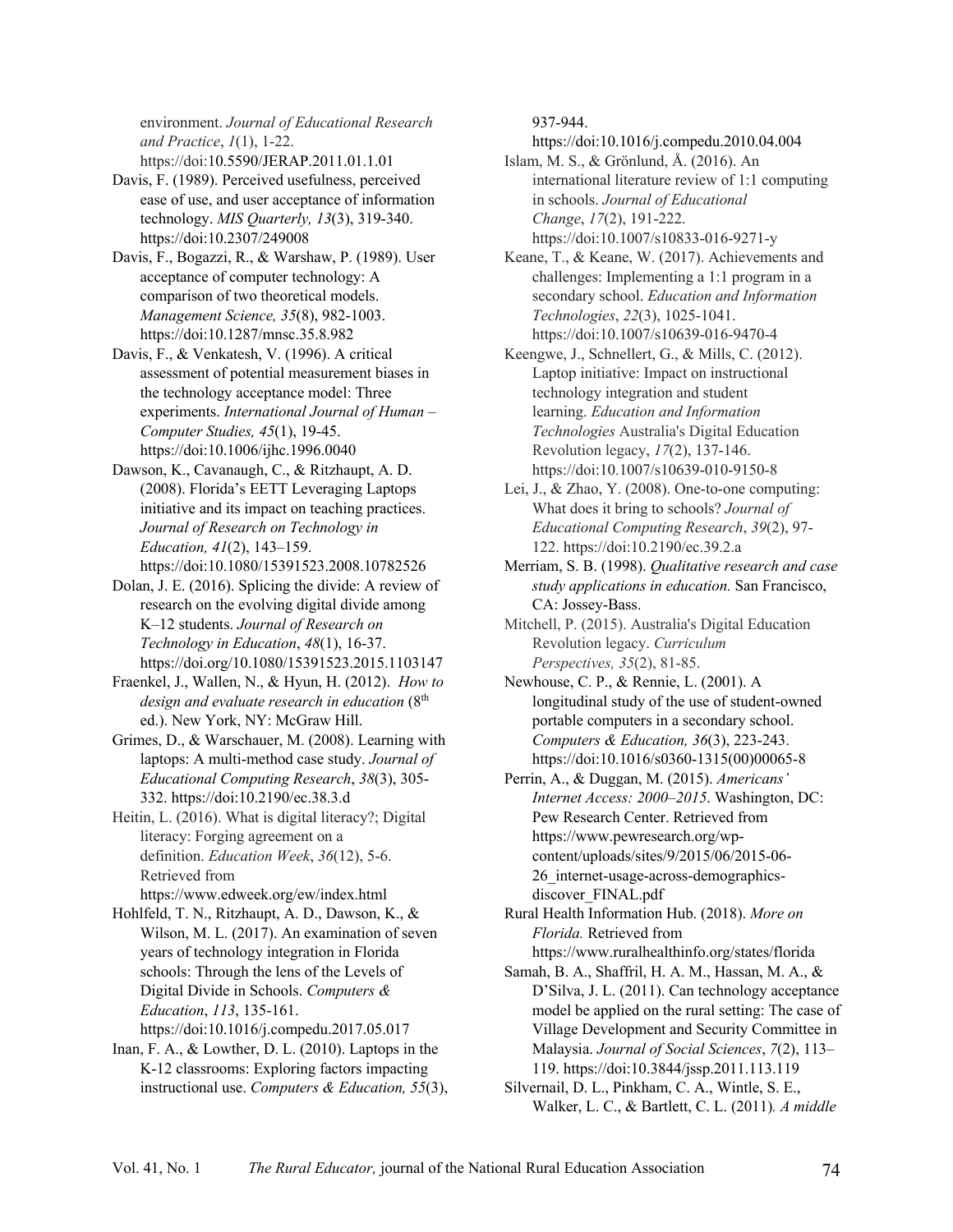*school one-to-one laptop program: The Maine experience.* Gorham, ME: Maine Educational Policy Research Institute, University of Southern Maine. Retrieved from https://usm.maine.edu/sites/default/files/cepare/ A\_Middle\_School\_One-to-One Laptop Program the Maine Experience.p df Sundeen, T. H., & Sundeen, D. M. (2013).

Instructional technology for rural schools: Access and acquisition. *Rural Special Education Quarterly*, *32*(2), 8-14. https://doi:10.1177/875687051303200203

Topper, A., & Lancaster, S. (2013). Common challenges and experiences of school districts that are implementing one-to-one computing initiatives. *Computers in the Schools*, *30*(4), 346- 358. https://doi:10.1080/07380569.2013.844640

Usinger, J., Ewing-Taylor, J., & Thornton, B. (2016, March). Technology Integration in Rural

**Authors**:

Districts: A Study in Differences. In G. Chamblee & L. Langub (Eds.), *Proceedings of Society for Information Technology & Teacher Education International Conference* (pp. 1155- 1158). Savannah, GA: Association for the Advancement of Computing in Education (AACE). Retrieved from https://www.learntechlib.org/primary/p/171 836/ Wake, D. G. (2012). Exploring rural contexts with digital storytelling. *The Rural Educator*, *33*(3), 23-37. https://doi:10.35608/ruraled.v33i3.409. Walker, L. R., & Shepard, M. (2011). Phenomenological investigation of elementary school teachers who successfully integrated instructional technology into the curriculum. *Journal of Educational Research and Practice*, *1*(1), 23-35. https://doi: 10.5590/JERAP.2011.01.01.02

- **Jillian R. Powers** is an Assistant Professor of Instructional Technology at Florida Atlantic University. Contact: jrpowers@fau.edu
- **Ann T. Musgrove** is an Assistant Professor of Instructional Technology at Florida Atlantic University. Contact: musgrove@fau.edu
- **Bryan H. Nichols** is an Assistant Professor of Science and Environmental Education at Florida Atlantic University. Contact: nicholsb@fau.edu

## **Suggested Citation:**

Powers, J.R., Musgrove, A.T., & Nichols, B.H. (2020). Teachers bridging the digital divide in rural schools with 1:1 computing. *The Rural Educator, 41*(1), 71-76. https://doi.org/10.35608/ruraled.v41i1.576